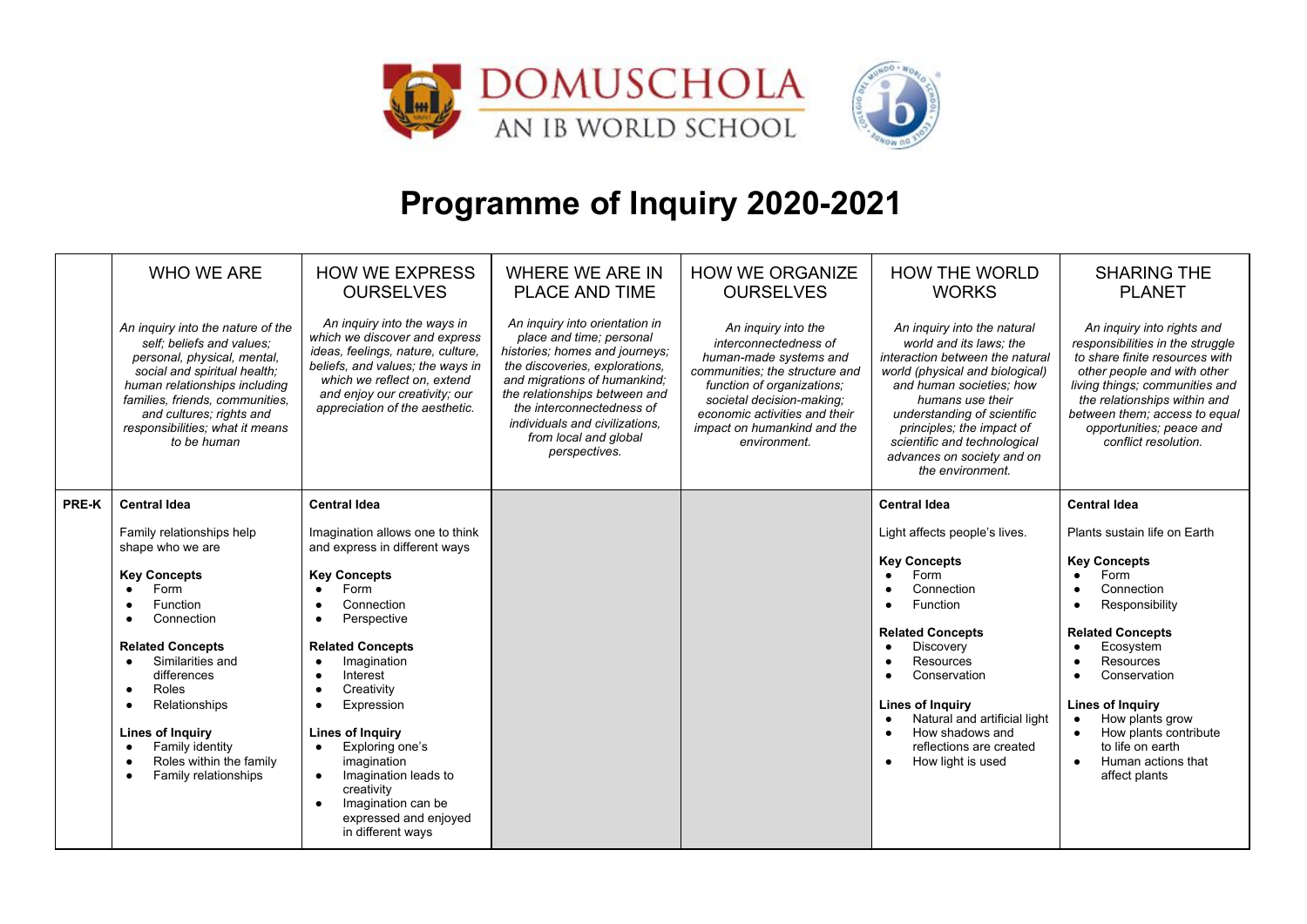| K  | <b>Central Idea</b>                                                                                                                                                                                                                                                                                                                                                                                                                                                                             | <b>Central Idea</b>                                                                                                                                                                                                                                                                                                                                                                                                                                                        |                                                                                                                                                                                                                                                                                                                                                                                                                                                                                                                 | <b>Central Idea</b>                                                                                                                                                                                                                                                                                                                                                                |                                                                                                                                                                                                                                                                                                                                                                                                                                                                                                | <b>Central Idea</b>                                                                                                                                                                                                                                                                                                                                      |
|----|-------------------------------------------------------------------------------------------------------------------------------------------------------------------------------------------------------------------------------------------------------------------------------------------------------------------------------------------------------------------------------------------------------------------------------------------------------------------------------------------------|----------------------------------------------------------------------------------------------------------------------------------------------------------------------------------------------------------------------------------------------------------------------------------------------------------------------------------------------------------------------------------------------------------------------------------------------------------------------------|-----------------------------------------------------------------------------------------------------------------------------------------------------------------------------------------------------------------------------------------------------------------------------------------------------------------------------------------------------------------------------------------------------------------------------------------------------------------------------------------------------------------|------------------------------------------------------------------------------------------------------------------------------------------------------------------------------------------------------------------------------------------------------------------------------------------------------------------------------------------------------------------------------------|------------------------------------------------------------------------------------------------------------------------------------------------------------------------------------------------------------------------------------------------------------------------------------------------------------------------------------------------------------------------------------------------------------------------------------------------------------------------------------------------|----------------------------------------------------------------------------------------------------------------------------------------------------------------------------------------------------------------------------------------------------------------------------------------------------------------------------------------------------------|
|    | Knowing oneself helps people<br>connect with others                                                                                                                                                                                                                                                                                                                                                                                                                                             | Celebrations express what<br>people value.                                                                                                                                                                                                                                                                                                                                                                                                                                 |                                                                                                                                                                                                                                                                                                                                                                                                                                                                                                                 | People play different roles in<br>communities.                                                                                                                                                                                                                                                                                                                                     |                                                                                                                                                                                                                                                                                                                                                                                                                                                                                                | People's actions affect the<br>Earth's resources.                                                                                                                                                                                                                                                                                                        |
|    | <b>Key Concepts</b><br>Responsibility<br>$\bullet$<br>Perspective<br>$\bullet$<br>Connection<br>$\bullet$<br><b>Related Concepts</b><br>Personal growth<br>$\bullet$<br>Similarities and<br>$\bullet$<br>differences<br>Friendships<br>$\bullet$<br>Collaboration<br>$\bullet$<br>Lines of Inquiry<br>• A person's responsibility<br>to know one's strengths<br>and weaknesses<br>Similarities and<br>$\bullet$<br>differences of people<br>Collaborating with<br>$\bullet$<br>different people | <b>Key Concepts</b><br>Form<br>$\bullet$<br>Causation<br>$\bullet$<br>Perspective<br>$\bullet$<br><b>Related Concepts</b><br>features<br>$\bullet$<br>values<br>$\bullet$<br>Similarities and<br>$\bullet$<br>differences<br>Lines of Inquiry<br>Features of a celebration<br>$\bullet$<br>Purpose of celebrations<br>$\bullet$<br>Different ways people<br>$\bullet$<br>celebrate                                                                                         |                                                                                                                                                                                                                                                                                                                                                                                                                                                                                                                 | <b>Key Concepts</b><br>Form<br>$\bullet$<br>Function<br>$\bullet$<br>Responsibility<br>$\bullet$<br><b>Related Concepts</b><br>Structure<br>$\bullet$<br>Roles<br>$\bullet$<br>Systems<br>$\bullet$<br>Lines of Inquiry<br>Various communities we<br>belong to<br>Roles of people who are<br>$\bullet$<br>part of our community<br>How a community<br>$\bullet$<br>achieves a goal |                                                                                                                                                                                                                                                                                                                                                                                                                                                                                                | <b>Key Concepts</b><br>Form<br>$\bullet$<br>Causation<br>Change<br>$\bullet$<br><b>Related Concepts</b><br>Natural vs. manmade<br>Choices<br>Conservation<br>$\bullet$<br>Lines of Inquiry<br>Earth's resources and<br>$\bullet$<br>their uses<br>How human activity<br>affects the availability<br>of resources<br>Conservation of Earth's<br>resources |
| G1 | <b>Central Idea</b>                                                                                                                                                                                                                                                                                                                                                                                                                                                                             | <b>Central Idea</b>                                                                                                                                                                                                                                                                                                                                                                                                                                                        | <b>Central Idea</b>                                                                                                                                                                                                                                                                                                                                                                                                                                                                                             |                                                                                                                                                                                                                                                                                                                                                                                    | <b>Central Idea</b>                                                                                                                                                                                                                                                                                                                                                                                                                                                                            |                                                                                                                                                                                                                                                                                                                                                          |
|    | Making balanced and<br>responsible choices lead to<br>positive health and well-being.<br><b>Key Concepts</b><br>Responsibility<br>Causation<br>$\bullet$<br>Perspective<br>$\bullet$<br><b>Related Concepts</b><br>Choice<br>$\bullet$<br>Balance<br>$\bullet$<br>Lines of Inquiry<br>What it means to be<br>$\bullet$<br>healthy<br>The effects of the<br>$\bullet$<br>choices that people<br>make to their body<br>The different dimensions<br>$\bullet$<br>of well-being                     | Images communicate ideas<br>and information.<br><b>Key Concepts</b><br>Form<br>$\bullet$<br>Function<br>$\bullet$<br>Perspective<br>$\bullet$<br><b>Related Concepts</b><br>Communication<br>$\bullet$<br>Interpretation<br>$\bullet$<br><b>Lines of Inquiry</b><br>Image as a medium of<br>$\bullet$<br>communication<br>How design elements of<br>$\bullet$<br>images support the<br>communication process<br>How people interpret and<br>$\bullet$<br>respond to images | Learning about the past helps<br>people understand the present<br>and the future.<br><b>Key Concepts</b><br>Form<br>$\bullet$<br>Connection<br>$\bullet$<br>Perspective<br>$\bullet$<br><b>Related Concepts</b><br>Generation<br>$\bullet$<br>Similarities and<br>$\bullet$<br>differences<br>Experiences<br>$\bullet$<br>Lines of Inquiry<br>Learning about past<br>$\bullet$<br>generations<br>Connections of past and<br>$\bullet$<br>present generations<br>Practices and<br>$\bullet$<br>experiences worth |                                                                                                                                                                                                                                                                                                                                                                                    | The design of buildings and<br>structures depends on<br>environmental factors, human<br>creativity, and available<br>materials.<br><b>Key Concepts</b><br>Form<br>$\bullet$<br>Connection<br>Causation<br><b>Related Concepts</b><br>Design<br>$\bullet$<br>Needs<br>$\bullet$<br>Sustainability<br>$\bullet$<br>Lines of Inquiry<br>Designs of buildings and<br>$\bullet$<br>structures around us<br>Local architecture and its<br>$\bullet$<br>connection with the<br>needs of the community |                                                                                                                                                                                                                                                                                                                                                          |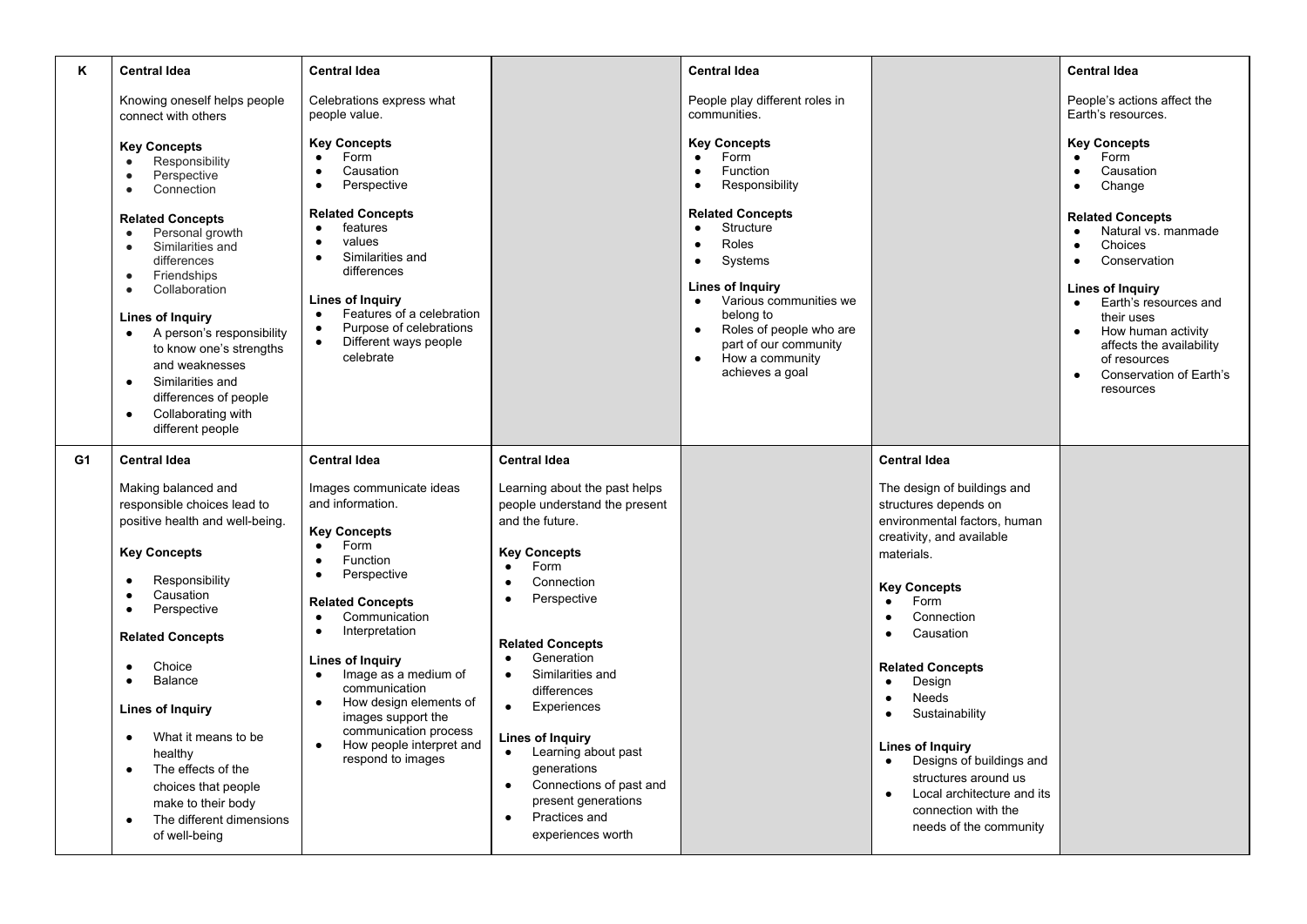|                |                                                                                                                                                                                                                                                                                                                                                                                                                                                                                           |                                                                                                                                                                                                                                                                                                                                                                                                                                                                                                          | keeping                                                                                                                                                                                                                                                                                                                                                                                                                                                                                     |                                                                                                                                                                                                                                                                                                                                                                                                                                                                      | Impacts of buildings and<br>$\bullet$<br>structures to the<br>environment                                                                                                                                                                                                                                                                                                                                                                                    |                                                                                                                                                                                                                                                                                                                                                                                                                                                                                                           |
|----------------|-------------------------------------------------------------------------------------------------------------------------------------------------------------------------------------------------------------------------------------------------------------------------------------------------------------------------------------------------------------------------------------------------------------------------------------------------------------------------------------------|----------------------------------------------------------------------------------------------------------------------------------------------------------------------------------------------------------------------------------------------------------------------------------------------------------------------------------------------------------------------------------------------------------------------------------------------------------------------------------------------------------|---------------------------------------------------------------------------------------------------------------------------------------------------------------------------------------------------------------------------------------------------------------------------------------------------------------------------------------------------------------------------------------------------------------------------------------------------------------------------------------------|----------------------------------------------------------------------------------------------------------------------------------------------------------------------------------------------------------------------------------------------------------------------------------------------------------------------------------------------------------------------------------------------------------------------------------------------------------------------|--------------------------------------------------------------------------------------------------------------------------------------------------------------------------------------------------------------------------------------------------------------------------------------------------------------------------------------------------------------------------------------------------------------------------------------------------------------|-----------------------------------------------------------------------------------------------------------------------------------------------------------------------------------------------------------------------------------------------------------------------------------------------------------------------------------------------------------------------------------------------------------------------------------------------------------------------------------------------------------|
| G2             | <b>Central Idea</b>                                                                                                                                                                                                                                                                                                                                                                                                                                                                       | <b>Central Idea</b>                                                                                                                                                                                                                                                                                                                                                                                                                                                                                      | <b>Central Idea</b>                                                                                                                                                                                                                                                                                                                                                                                                                                                                         | <b>Central Idea</b>                                                                                                                                                                                                                                                                                                                                                                                                                                                  | <b>Central Idea</b>                                                                                                                                                                                                                                                                                                                                                                                                                                          | <b>Central Idea</b>                                                                                                                                                                                                                                                                                                                                                                                                                                                                                       |
|                | One's behavior influences<br>building relationships within the<br>community.<br><b>Key Concepts</b><br>Form<br>Causation<br>$\bullet$<br>Responsibility<br>$\bullet$<br><b>Related Concepts</b><br>Relationship<br>$\bullet$<br>Values and Interests<br>$\bullet$<br>$\bullet$<br>Perspective<br>Lines of Inquiry<br>The different kinds of<br>$\bullet$<br>relationships<br>Factors that influence a<br>$\bullet$<br>relationship<br>Maintaining a positive<br>$\bullet$<br>relationship | People use different forms of<br>expression to convey their<br>emotions<br><b>Key Concepts</b><br>Perspective<br>$\bullet$<br>Connection<br>$\bullet$<br>Reflection<br>$\bullet$<br><b>Related Concepts</b><br><b>Uniqueness</b><br>$\bullet$<br>Self-expression<br>$\bullet$<br>$\bullet$<br>Emotions<br>Lines of Inquiry<br>How people express<br>$\bullet$<br>their uniqueness<br>Different forms of<br>$\bullet$<br>self-expression<br>How emotions manifest<br>$\bullet$<br>through self-expression | Records help people<br>understand history.<br><b>Key Concepts</b><br>Function<br>$\bullet$<br>Change<br>$\bullet$<br>Perspective<br>$\bullet$<br><b>Related Concepts</b><br>Records<br>$\bullet$<br>History<br>$\bullet$<br>Benefits/Value<br>$\bullet$<br><b>Lines of Inquiry</b><br>Different kinds of records<br>$\bullet$<br>How records change<br>$\bullet$<br>overtime<br>Benefits of recording<br>$\bullet$                                                                          | People use systems to earn,<br>spend, and manage money.<br><b>Key Concepts</b><br>Form<br>Connection<br>Responsibility<br><b>Related Concepts</b><br>Money<br>$\bullet$<br>Systems<br>Management<br><b>Lines of Inquiry</b><br>History of Money<br>$\bullet$<br>How money works<br>$\bullet$<br>Different ways of earning.<br>$\bullet$<br>spending, and managing<br>money                                                                                           | Living things need to adapt in<br>order to survive.<br><b>Key Concepts</b><br>Connection<br>$\bullet$<br>Perspective<br>Change<br>$\bullet$<br><b>Related Concepts</b><br>Habitat<br>$\bullet$<br>Needs<br>$\bullet$<br>Adaptation<br>$\bullet$<br>Lines of Inquiry<br>What living things need<br>$\bullet$<br>in order to survive<br>What living things do to<br>$\bullet$<br>survive<br>$\bullet$<br>How living things<br>continuously adapt to<br>changes | Proper use of renewable and<br>nonrenewable energy can help<br>maintain the environment.<br><b>Key Concepts</b><br>Form<br>$\bullet$<br>Causation<br>$\bullet$<br>Responsibility<br><b>Related Concepts</b><br>Energy<br>$\bullet$<br>Resources<br>Conservation<br>$\bullet$<br>Lines of Inquiry<br>Different forms of energy<br>$\bullet$<br>How resources affect the<br>$\bullet$<br>formation of energy<br>Different ways of saving<br>$\bullet$<br>energy                                             |
| G <sub>3</sub> | <b>Central Idea</b>                                                                                                                                                                                                                                                                                                                                                                                                                                                                       | <b>Central Idea</b>                                                                                                                                                                                                                                                                                                                                                                                                                                                                                      | <b>Central Idea</b>                                                                                                                                                                                                                                                                                                                                                                                                                                                                         | <b>Central Idea</b>                                                                                                                                                                                                                                                                                                                                                                                                                                                  | <b>Central Idea</b>                                                                                                                                                                                                                                                                                                                                                                                                                                          | <b>Central Idea</b>                                                                                                                                                                                                                                                                                                                                                                                                                                                                                       |
|                | Understanding different ways<br>of learning enables people to<br>respond to their own learning<br>needs as well as those of<br>others.<br><b>Key Concepts</b><br>Form<br>$\bullet$<br>Responsibility<br>$\bullet$<br>Causation<br>$\bullet$<br><b>Related Concepts</b><br>Interests<br>$\bullet$<br><b>Uniqueness</b><br>$\bullet$<br>Choice<br>$\bullet$<br>Interdependence<br>$\bullet$<br><b>Lines of Inquiry</b><br>Different intelligence and<br>$\bullet$<br>learning styles        | People create or manipulate<br>messages to target specific<br>audiences.<br><b>Key Concepts</b><br>Form<br>$\bullet$<br>Connection<br>$\bullet$<br>Perspective<br>$\bullet$<br><b>Related Concepts</b><br><b>Word Choice</b><br>$\bullet$<br>Context<br>$\bullet$<br>Expression<br>$\bullet$<br>Media<br>$\bullet$<br>Lines of Inquiry<br>Different forms of<br>$\bullet$<br>messages<br>How images, text and<br>$\bullet$<br>tone are used to<br>influence behaviour of<br>target audiences             | Exploration leads to discovery<br>and develops new<br>understandings.<br><b>Key Concepts</b><br>Change<br>$\bullet$<br>Causation<br>$\bullet$<br>Perspective<br>$\bullet$<br><b>Related Concepts</b><br>Technology<br>$\bullet$<br>History<br>$\bullet$<br>Innovation<br>$\bullet$<br><b>Lines of Inquiry</b><br>Reasons for exploration<br>$\bullet$<br>Advantages and<br>$\bullet$<br>disadvantages of<br>exploration<br>Impact of exploration in<br>$\bullet$<br>present and future time | Economic activity relies on<br>systems of production,<br>distribution, and consumption<br>of goods and services.<br><b>Key Concepts</b><br>Function<br>$\bullet$<br>Causation<br>Responsibility<br><b>Related Concepts</b><br>Entrepreneurship<br><b>Business</b><br>$\bullet$<br>Economics<br>Lines of Inquiry<br>Economic activity in<br>$\bullet$<br>business<br>Systems of production,<br>$\bullet$<br>distribution, and<br>consumption of goods<br>and services | Materials undergo changes<br>that may be both beneficial<br>and detrimental to society and<br>the environment.<br><b>Key Concepts</b><br>Form<br>$\bullet$<br>Change<br>$\bullet$<br>Responsibility<br>$\bullet$<br><b>Related Concepts</b><br>Properties<br>$\bullet$<br>Classification<br>$\bullet$<br>Environment<br>$\bullet$<br>Lines of Inquiry<br>Conditions that cause<br>$\bullet$<br>reversible and<br>irreversible changes in<br>materials        | Exercising your rights and<br>responsibilities raises<br>awareness and inspires others.<br><b>Key Concepts</b><br>Function<br>$\bullet$<br>Responsibility<br>$\bullet$<br>Causation<br>$\bullet$<br><b>Related Concepts</b><br>Knowledge<br>$\bullet$<br>Roles<br>Influence<br>$\bullet$<br>Lines of Inguiry<br>Children's rights and<br>responsibilities<br>How children use their<br>$\bullet$<br>rights in dealing with<br>challenges and risks<br>Ways in which children<br>inspire others to protect |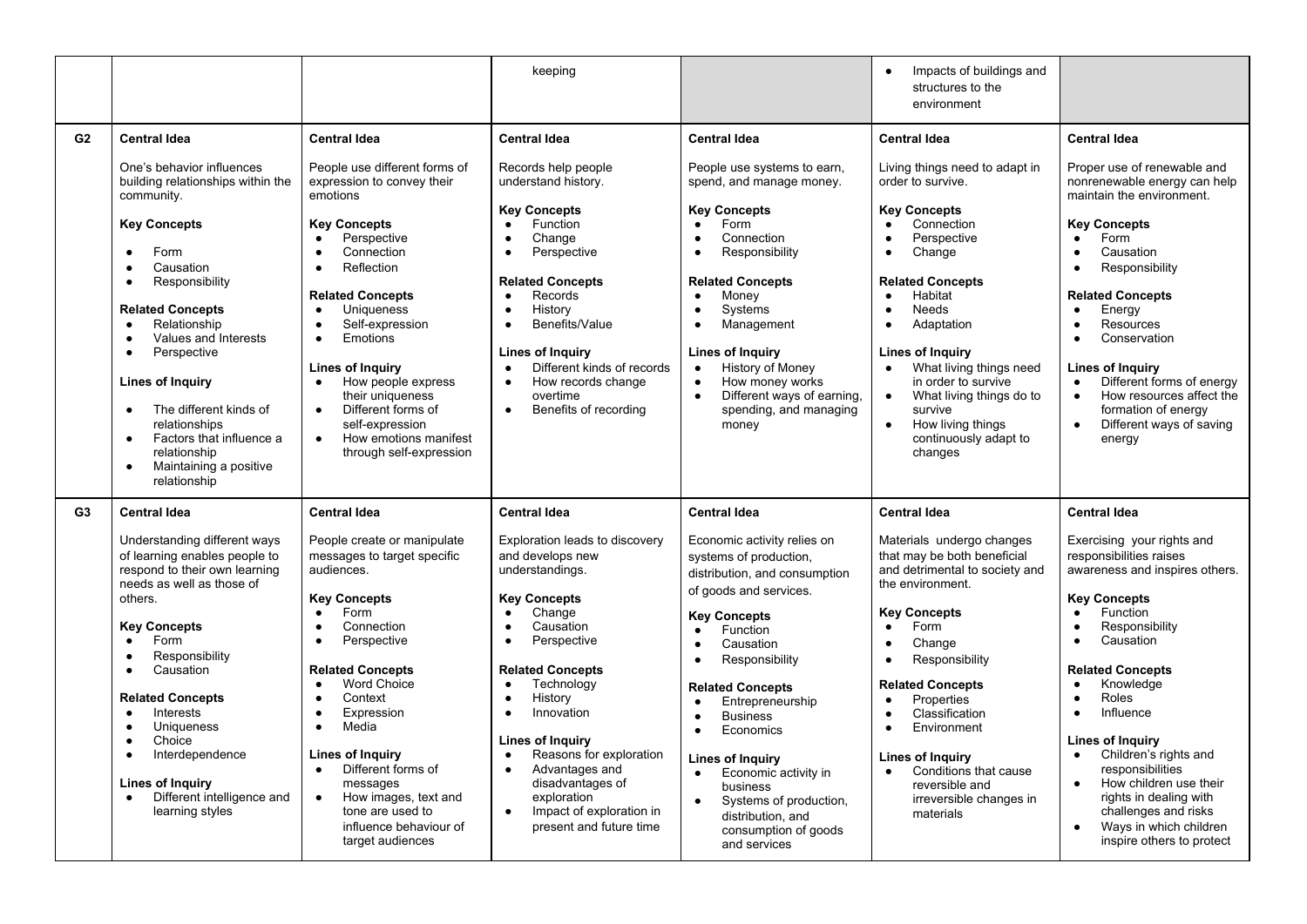|    | How to maximize<br>$\bullet$<br>learning potential using<br>different learning styles<br>How learning styles<br>$\bullet$<br>impact the way<br>people engage in a<br>learning community                                                                                                                                                                                                                                                                                                                                                | How people respond to<br>$\bullet$<br>messages                                                                                                                                                                                                                                                                                                                                                                                                                                                                                                                                            |                                                                                                                                                                                                                                                                                                                                                                                                                                                                                                                                                                                                        | Responsibility of<br>$\bullet$<br>producers and<br>consumers                                                                                                                                                                                                                                                                                                                                                                                                                                       | How communities<br>$\bullet$<br>maximize the use of<br>materials<br>The impact of the use of<br>$\bullet$<br>materials on the<br>environment                                                                                                                                                                                                                                                                                                                                                                                                                                   | their rights                                                                                                                                                                                                                                                                                                                                                                                                                                                                                                                                                                                                                                            |
|----|----------------------------------------------------------------------------------------------------------------------------------------------------------------------------------------------------------------------------------------------------------------------------------------------------------------------------------------------------------------------------------------------------------------------------------------------------------------------------------------------------------------------------------------|-------------------------------------------------------------------------------------------------------------------------------------------------------------------------------------------------------------------------------------------------------------------------------------------------------------------------------------------------------------------------------------------------------------------------------------------------------------------------------------------------------------------------------------------------------------------------------------------|--------------------------------------------------------------------------------------------------------------------------------------------------------------------------------------------------------------------------------------------------------------------------------------------------------------------------------------------------------------------------------------------------------------------------------------------------------------------------------------------------------------------------------------------------------------------------------------------------------|----------------------------------------------------------------------------------------------------------------------------------------------------------------------------------------------------------------------------------------------------------------------------------------------------------------------------------------------------------------------------------------------------------------------------------------------------------------------------------------------------|--------------------------------------------------------------------------------------------------------------------------------------------------------------------------------------------------------------------------------------------------------------------------------------------------------------------------------------------------------------------------------------------------------------------------------------------------------------------------------------------------------------------------------------------------------------------------------|---------------------------------------------------------------------------------------------------------------------------------------------------------------------------------------------------------------------------------------------------------------------------------------------------------------------------------------------------------------------------------------------------------------------------------------------------------------------------------------------------------------------------------------------------------------------------------------------------------------------------------------------------------|
| G4 | <b>Central Idea</b><br>Interactions amongst the body<br>systems contribute to health<br>and survival<br><b>Key Concepts</b><br>Function<br>$\bullet$<br>Causation<br>$\bullet$<br>Connection<br>$\bullet$<br><b>Related Concepts</b><br>Systems<br>$\bullet$<br>Interactions<br>$\bullet$<br>Well-being<br>$\bullet$<br><b>Lines of Inquiry</b><br>Body systems and how<br>$\bullet$<br>they work<br>How body systems are<br>$\bullet$<br>connected to function<br>properly<br>Impact of lifestyle<br>$\bullet$<br>choices on the body | <b>Central Idea</b><br>Use of different materials<br>enhance creativity,<br>imagination, and appreciation<br>of art.<br><b>Key Concepts</b><br>Form<br>$\bullet$<br>Change<br>$\bullet$<br>Perspective<br>$\bullet$<br><b>Related Concepts</b><br>Properties<br>$\bullet$<br>Creativity<br>$\bullet$<br>Expression<br>$\bullet$<br>Lines of Inquiry<br>Different properties of<br>materials<br>Relating properties of<br>$\bullet$<br>materials to the artwork<br>they are made into<br>Different points of view in<br>$\bullet$<br>consuming materials and<br>in interpreting an artwork | <b>Central Idea</b><br>Significant contributions of<br>individuals throughout history<br>and even today create<br>connections amongst people.<br><b>Key Concepts</b><br>Connection<br>$\bullet$<br>Causation<br>Change<br>$\bullet$<br><b>Related Concepts</b><br>History<br>$\bullet$<br>Transformation<br>Impact<br>Lines of Inquiry<br>Different life stories of<br>$\bullet$<br>the notable people in<br>history up to the present<br>Impact of people's<br>experiences to others in<br>the past and in present<br>Societal changes at<br>$\bullet$<br>present influenced by the<br>notable people | <b>Central Idea</b><br>Society's culture influences its<br>organization.<br><b>Key Concepts</b><br>Function<br>$\bullet$<br>Causation<br>$\bullet$<br>Change<br>$\bullet$<br><b>Related Concepts</b><br>Culture<br>$\bullet$<br>Transformation<br>$\bullet$<br>Community<br>$\bullet$<br><b>Lines of Inquiry</b><br>Role of culture in society<br>$\bullet$<br>The influence of culture<br>in the systems of a<br>society<br>How cultural changes<br>$\bullet$<br>affect systems in the<br>society | <b>Central Idea</b><br>Understanding the continual<br>changing nature of the Earth<br>contributes to human survival<br><b>Key Concepts</b><br>Form<br>$\bullet$<br>Change<br>$\bullet$<br>Responsibility<br>$\bullet$<br><b>Related Concepts</b><br>Structure<br>$\bullet$<br>Adaptation<br>$\bullet$<br>Survival<br>$\bullet$<br>Lines of Inquiry<br>How the different<br>$\bullet$<br>components of the Earth<br>are interrelated<br>Why and how the Earth<br>$\bullet$<br>has changed and is<br>continuing to change<br>Human response to the<br>$\bullet$<br>Earth changes | <b>Central Idea</b><br>Biodiversity relies on<br>maintaining the interdependent<br>balance of organisms within<br>systems.criteria<br><b>Key Concepts</b><br>Connection<br>$\bullet$<br>Function<br>$\bullet$<br>Responsibility<br>$\bullet$<br><b>Related Concepts</b><br>Interdependence<br>$\bullet$<br>Ecosystems<br>$\bullet$<br>Sustainability<br>$\bullet$<br>Lines of Inquiry<br>Interdependence within<br>$\bullet$<br>ecosystems, biomes and<br>environments<br>Ways in which<br>$\bullet$<br>organisms are<br>interconnected in nature<br>How human interaction<br>$\bullet$<br>with the environment can<br>affect the balance of<br>systems |
| G5 | <b>Central Idea</b><br>Changes that people<br>experience during adolescence<br>have an impact on one's<br>well-being.<br><b>Key Concepts</b><br>Change<br>$\bullet$<br>Causation<br>$\bullet$<br>Responsibility<br>$\bullet$<br><b>Related Concepts</b><br>systems, well-being<br>$\bullet$<br>system, transformation<br>$\bullet$<br>identity, maturity<br>$\bullet$                                                                                                                                                                  | <b>Central Idea</b><br>PYP Exhibition                                                                                                                                                                                                                                                                                                                                                                                                                                                                                                                                                     | <b>Central Idea</b><br>Challenges, risks, and<br>opportunities influence human<br>migration.<br><b>Key Concepts</b><br>Form<br>Causation<br>Perspective<br><b>Related Concepts</b><br>migrants, refugees,<br>$\bullet$<br>factors                                                                                                                                                                                                                                                                                                                                                                      | <b>Central Idea</b><br>Services and social enterprises<br>respond to the needs of a<br>community.<br><b>Key Concepts</b><br>Form<br>$\bullet$<br>Function<br>$\bullet$<br>Connection<br>$\bullet$<br><b>Related Concepts</b><br>roles, system<br>$\bullet$<br>organization, services<br>$\bullet$<br>social enterprise<br>$\bullet$                                                                                                                                                                | <b>Central Idea</b><br>Different forms of technology<br>impacts how people<br>communicate with one<br>another.<br><b>Key Concepts</b><br>Function<br>$\bullet$<br>Causation<br>$\bullet$<br>Responsibility<br>$\bullet$<br><b>Related Concepts</b><br>technological advances,<br>$\bullet$<br>innovation<br>impact<br>$\bullet$                                                                                                                                                                                                                                                | <b>Central Idea</b><br>Conflicts are resolved by the<br>actions and reactions of all<br>involved.<br><b>Key Concepts</b><br>Causation<br>$\bullet$<br>Perspective<br>$\bullet$<br>Responsibility<br>$\bullet$<br><b>Related Concepts</b><br>Conflict<br>$\bullet$<br>Resources, equity<br>$\bullet$<br>Human rights<br>$\bullet$                                                                                                                                                                                                                                                                                                                        |